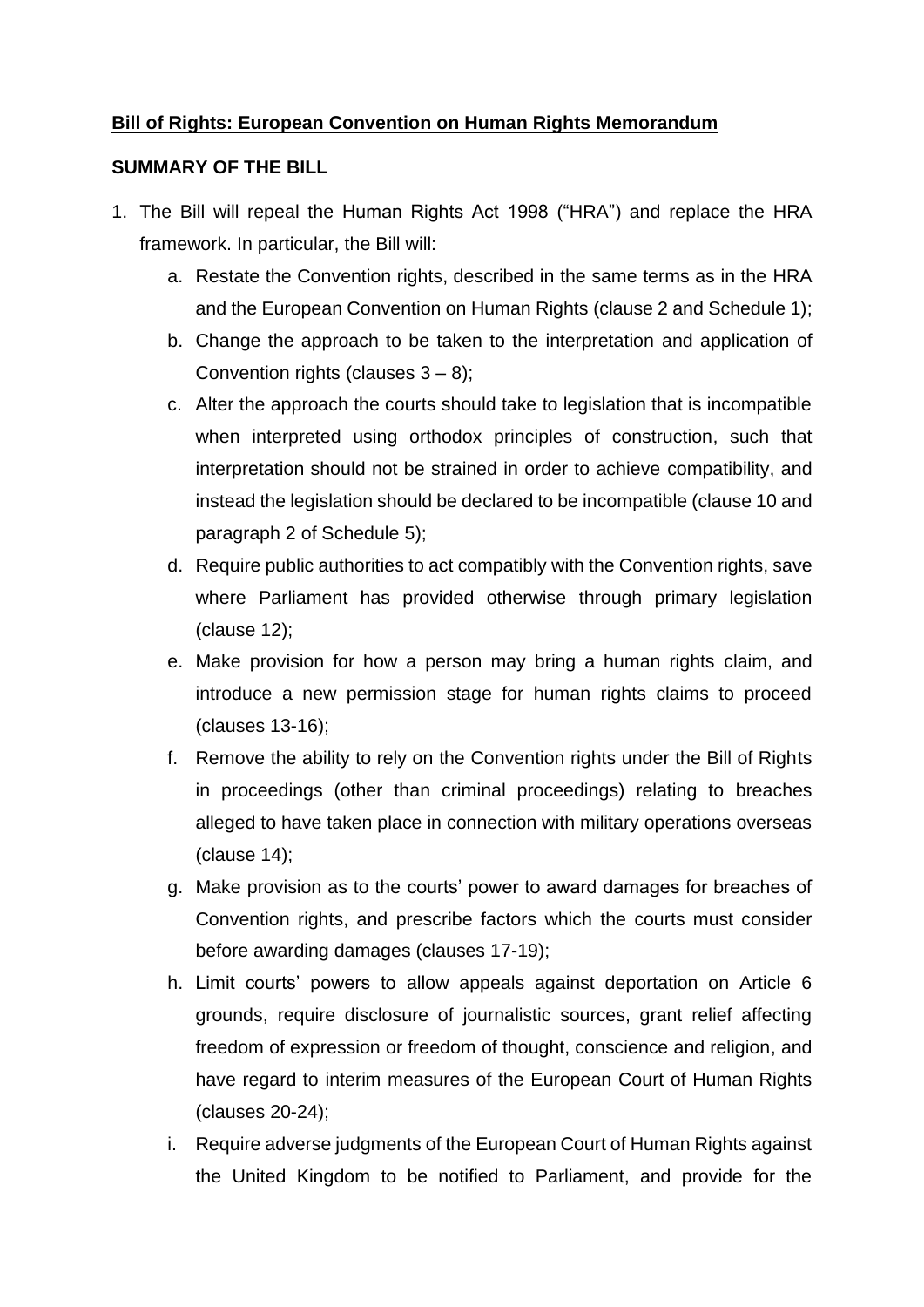circumstances in which remedial secondary legislation may be made (clauses 25-26 and Schedule 2);

- j. Make provision for giving domestic effect to derogations and the current reservation the UK has to Article 2 of the First Protocol to the ECHR with respect to education (clauses 27-29 and Schedule 3); and
- k. Make provision in connection with the United Kingdom judge to the European Court of Human Rights (clause 30 and Schedule 4).
- 2. The Bill will not contain any replacement for sections 11 and 19 of the HRA. Accordingly, there will no longer be an express preservation of rights and causes of action which exist outside of the Bill, and there will no longer be a requirement for a minister in charge of a Bill in either House of Parliament to make a statement as to its compatibility with the Convention rights (clause 37 and paragraph 2 of Schedule 5).
- 3. The Bill is considered to be compatible with the European Convention on Human Rights. The ECHR implications are considered in this Memorandum. The Department considers that the Clauses of and Schedules to this Bill which are not mentioned in this Memorandum do not give rise to any issues*.*

## **ECHR IMPLICATIONS**

#### **CONVENTION RIGHTS**

- 4. **Clause 3** functionally replaces section 2 HRA, regarding the interpretation of Convention rights. It expressly states that the Supreme Court is the ultimate judicial authority on questions arising in domestic law in connection with the Convention rights; and sets out that a court determining a question in connection with a Convention right:
	- i. must have particular regard to the text of the Convention right, and in construing that text may have regard to the preparatory work of the Convention (i.e. the travaux préparatoires); and
	- ii. may have regard to the development under the common law of any right that is similar to the Convention right.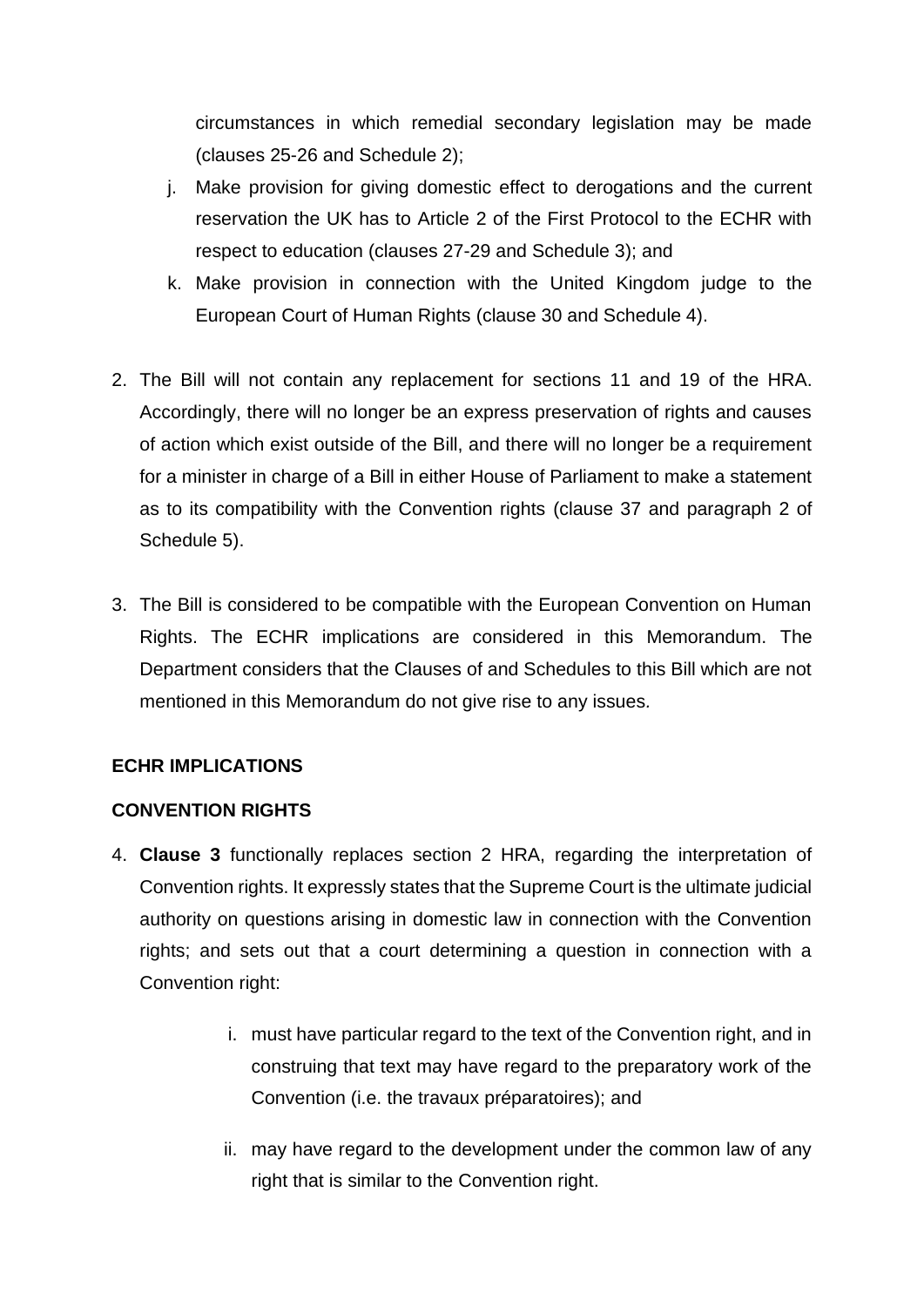- 5. In relation to Strasbourg jurisprudence, the clause provides that a court:
	- a. must not adopt an interpretation of a Convention right that expands the protection conferred by that right unless it has no reasonable doubt that the European Court of Human Rights would adopt that interpretation if the case were before it; but
	- b. subject to that, may adopt an interpretation of a Convention right that diverges from Strasbourg jurisprudence.
- 6. **Clause 4** provides that freedom of speech (a subcategory of freedom of expression) should be given great weight, save in certain identified contexts.
- 7. **Clause 5** provides that a court may not interpret a Convention right as involving a new positive obligation. In other words, the court may not find a positive obligation to exist which was not recognised prior to the commencement of the Bill of Rights, or reinstate a pre-commencement interpretation which had subsequently been overturned. **Clause 5** further provides that when applying an existing interpretation of a Convention right requiring a public authority to comply with a positive obligation, a court must give great weight to the need to avoid applying an interpretation that would have any of five specified effects. These include requiring the police to protect individuals who are involved in criminal activity or otherwise or otherwise undermining the police's ability to determine operational priorities, and requiring an investigation to be conducted to a standard which is not reasonable in all the circumstances.
- 8. **Clause 6** will require that, if a person is currently serving a custodial sentence for a criminal offence and a domestic court is considering whether a relevant Convention right of that person has been breached, the court must give great weight to the general concept of the importance of reducing the risk to the public from people who have committed criminal offences and who are serving custodial sentences. The clause will not apply to Articles 2, 3, 4(1) and 7 (i.e. the 'absolute' rights, protection of which cannot be weighed up against anything else). While public protection (or a related concept) is already an explicit available limitation or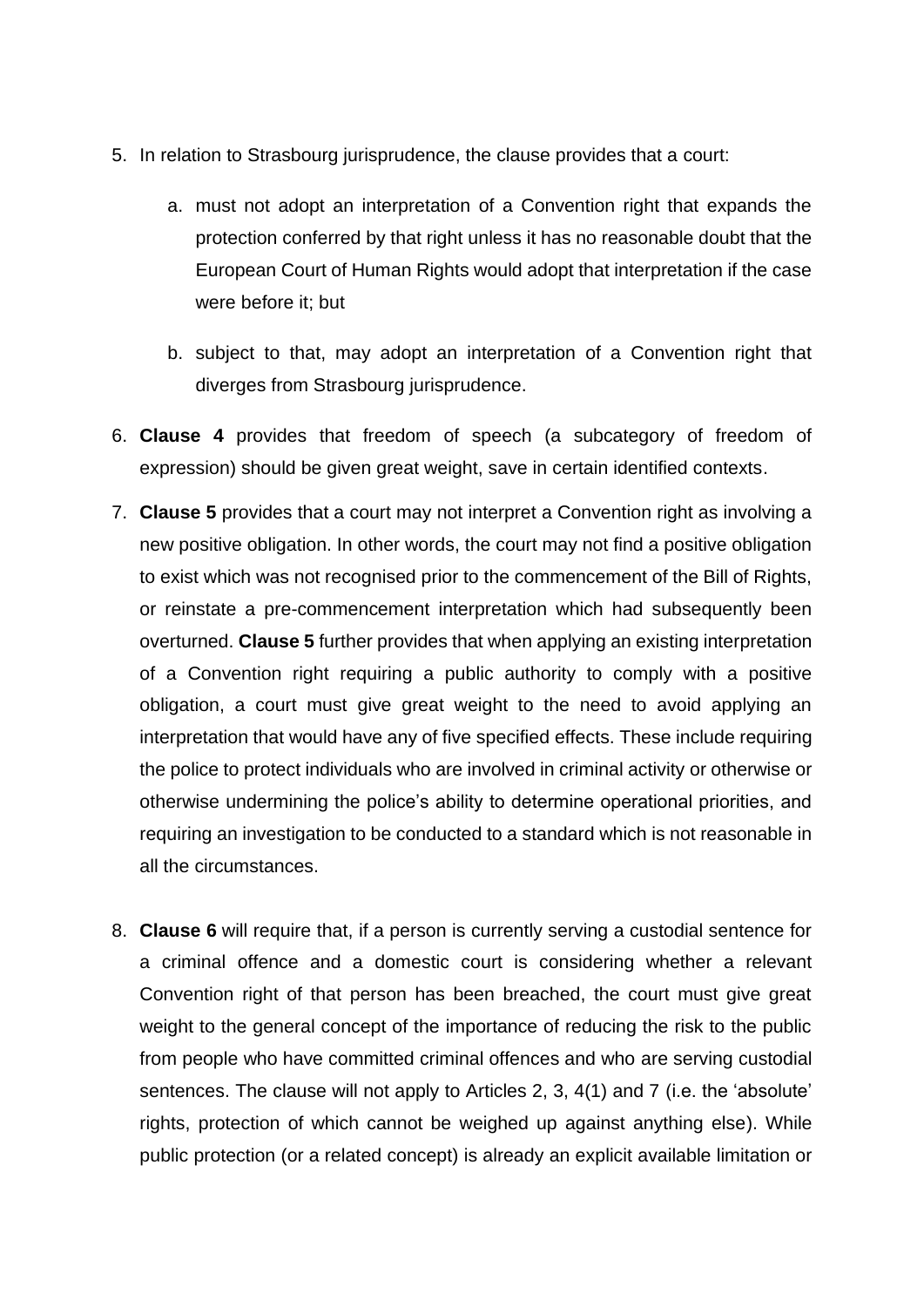qualification in relation to certain rights, such as Article 6 and Article 8, the new clause will ensure that courts have appropriate regard to this consideration in any balancing exercise.

- 9. **Clause 7** requires the courts to give great weight to Parliament's role in deciding how competing policy aims and Convention rights should be balanced. Whilst deference to Parliament is already shown by the courts, the clause codifies the court's current practice as detailed by Lord Reed in  $SC<sup>1</sup>$  and clarifies the balancing exercise to be undertaken.
- 10.**Clauses 3 to 8** will allow the domestic courts to interpret and apply the Convention rights more restrictively than the ECtHR. This is already possible under the HRA, but the new clauses are intended to lead to a greater willingness by the domestic courts to decline to follow Strasbourg jurisprudence (within the limit established by **clause 3(3)(a)**), particularly in light of:
	- a. **clause 3(3)(b)**, which expressly provides that courts may adopt different interpretations of Convention rights than Strasbourg if those interpretations do not expand the protection conferred by the rights (i.e. the Strasbourg approach is established as a 'ceiling' but not a 'floor' for domestic courts interpreting the Convention rights);
	- b. the emphasis on the text of the rights, and explicit references to the preparatory work of the Convention and the common law;
	- c. the requirement that great weight be given to freedom of speech, including where this would affect the scope or protection of another right;
	- d. the prohibition on the recognition of new positive obligations and limitation on the application of existing interpretations;

<sup>&</sup>lt;sup>1</sup> R (SC) v Secretary of State for Work and Pensions, Equality and Human Rights Commission intervening [2021] UKSC 26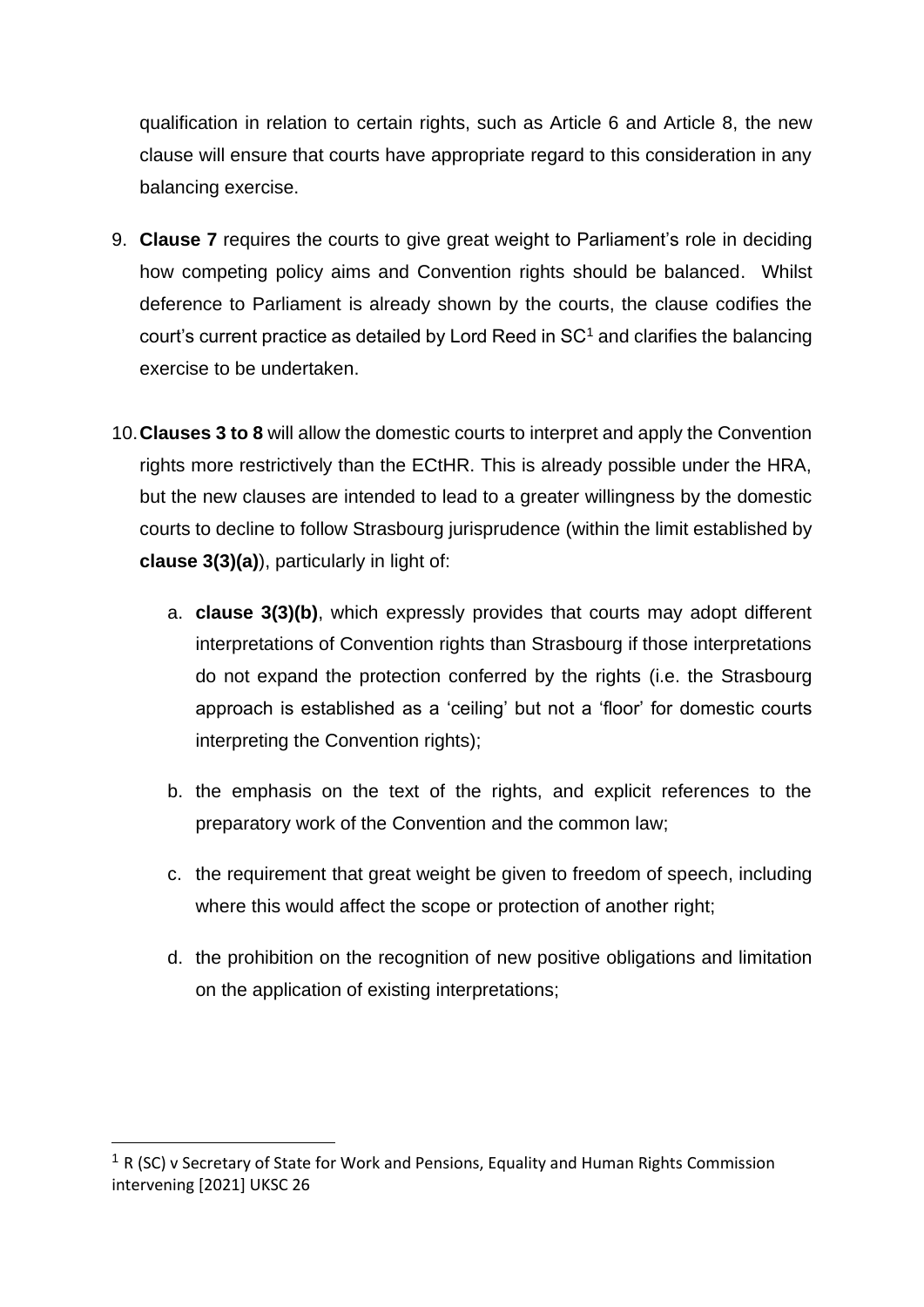- e. the requirement that domestic courts give the greatest possible weight to the importance of reducing the risk to the public posed by those subject to custodial sentences; and
- f. the requirement that domestic courts give the greatest possible weight to Parliament's responsibility for determining the appropriate balance as between different policy aims and rights, including when considering the margin of appreciation. The intention is to ensure that the Courts continue to give great weight to the respect due to Parliament's view of the public interest (which might differ from Strasbourg's) when determining a question arising in connection with a Convention right pursuant to **Clause 3**.
- 11.**Clause 4** is intended to also lead to more restrictive application of rights than Strasbourg would adopt where the great weight to be given to the importance of protecting freedom of speech permits greater interference with another qualified right than would otherwise be the case. This is most likely to arise in connection with Article 8. Whilst the government's intention is to limit an individual's ability to rely on other Convention rights when they are in competition with freedom of speech, the courts will remain obliged to act compatibly with each of the Convention rights, and so the great weight to be given to the importance of protecting freedom of speech will never operate to extinguish those other rights. **Clause 4** also provides for exemptions where the court should not give great weight to freedom of speech, including in the determination of whether a person has committed a criminal offence.
- 12.**Clause 5** expressly bars the domestic courts' ability to interpret rights as containing positive obligations which have not already been recognised in the domestic or Strasbourg jurisprudence. Existing interpretations of rights as including positive obligations then recognised by either Strasbourg or the domestic courts will be retained. This is subject to the domestic court being satisfied that application of that interpretation is appropriate, having regard to the great weight to be given to the need to avoid the specified effects. The approach will ensure that the Courts have discretion to consider whether an obligation previously understood to exist should apply in the particular circumstances. It will not prevent the Courts applying the interpretation giving rise to the obligation in appropriate cases.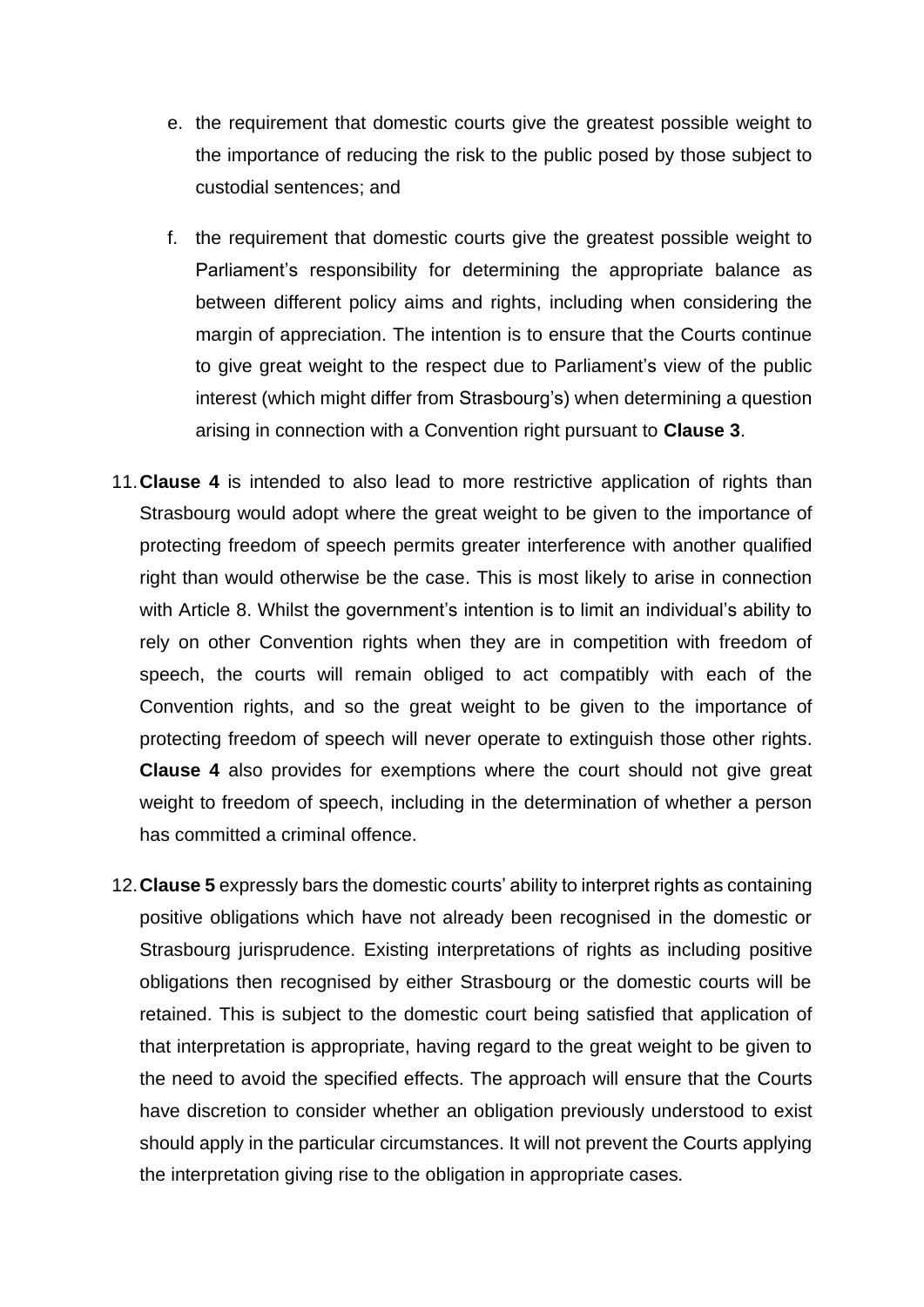- 13.**Clause 6** requires courts considering whether a Convention right has been breached to give the greatest possible weight to the importance of reducing the risk to the public from those subject to custodial sentences. **Clause 7** requires the courts to give the greatest possible weight to the principle that Parliament has responsibility for deciding how policy aims and the rights of individuals – individually or collectively – should be balanced.
- 14.**Clause 8** applies where a court is considering, in relation to a decision to deport a foreign national offender<sup>2</sup> whether the relevant legislative provision that action is taken under is compatible with Article 8. It provides that where a court is considering a deportation provision in relation to a foreign national offender and Article 8 (right to private and family life), it may not be found incompatible unless it requires the court to act in a way that would result in such manifest harm that it would be extreme (defined as exceptional, overwhelming, and not capable of being mitigated or otherwise be irreversible). In addition, where the harm is to someone other than a qualifying child a deportation provision will not be incompatible should it require the overall circumstances to be even more exceptional and compelling than those in relation to a qualifying child.
- 15.We consider **clauses 3 – 8** to be compatible with the ECHR. Compatibility is to be judged by reference to the state of the law as at introduction. State parties to the ECHR are not required to directly incorporate the ECHR into domestic law, nor to follow/apply all decisions of the Strasbourg Court. Where domestic courts do not follow judgments of the ECHR, there is an opportunity for constructive judicial dialogue, and the ECtHR may in some cases elect to amend its approach in light of the domestic court analysis. Encouraging greater judicial dialogue is part of the aim of these clauses. In relation to **clause 5**, in exercising their discretion as to whether to apply a pre-commencement interpretation involving a positive obligation, the courts will be subject to the obligation in **clause 12** to act compatibly with Convention rights.
- 16.In relation to **clause 8** the clause does not affect challenges to individual deportation decisions, but rather affects challenges against the legislation itself.

<sup>2</sup> *That is, a person sentenced to a custodial sentence of 12 months or more.*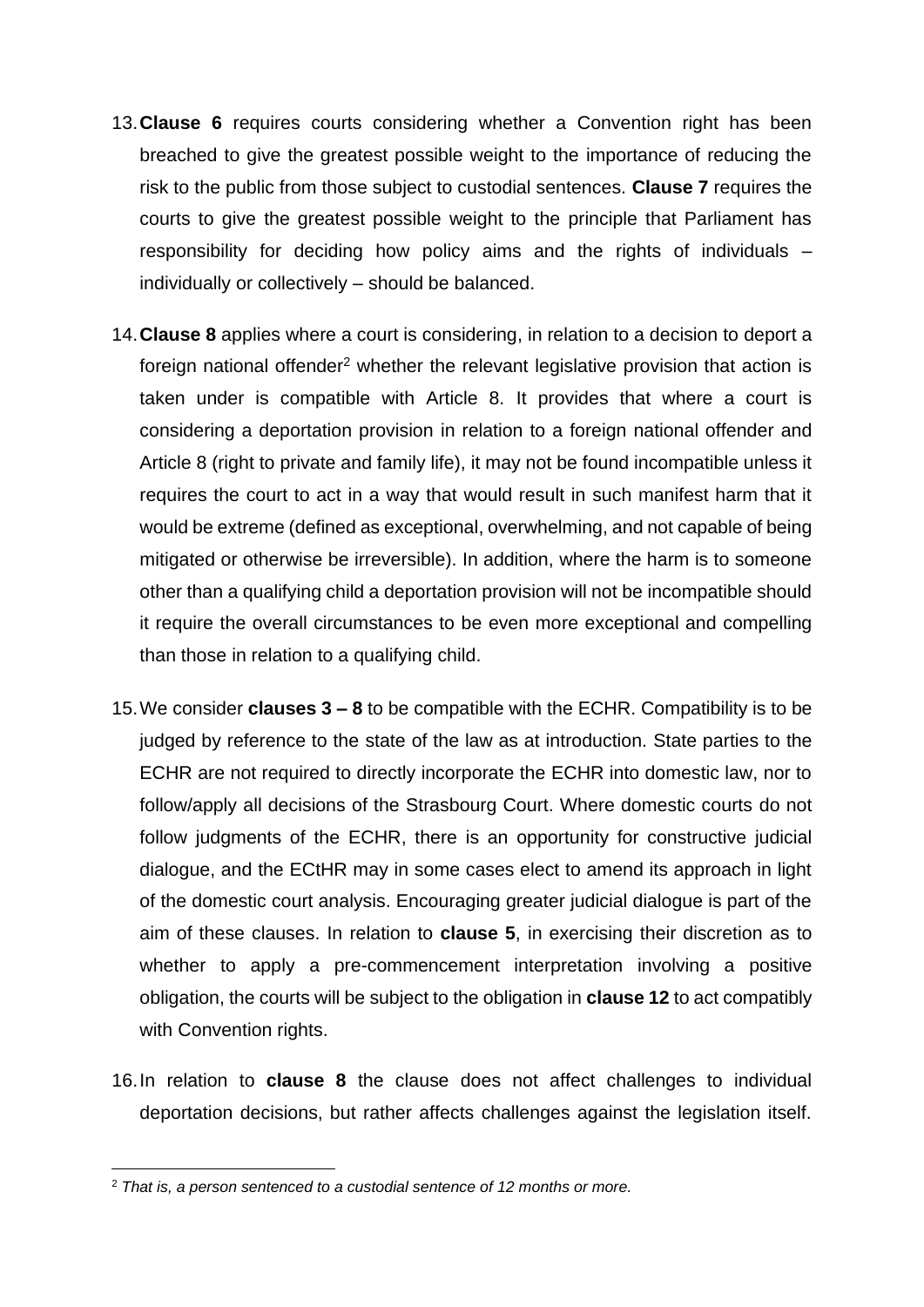**Clause 8** does not alter the current deportation legislation, which has been found to be compatible.

# **INTERPRETATION OF LEGISLATION AND DECLARATIONS OF INCOMPATIBILITY (Schedule 5 and Clause 10)**

- 17. Section 3 HRA is repealed as result of **paragraph 2 of Schedule 5** repealing the HRA in its entirety. Repeal of the HRA will come into force on such day as made in regulations by the Secretary of State (see **Clause 39(2)**). **Clause 39(2)** provides a power for the Secretary of State to amend legislation to preserve or restore the effect of an interpretation previously given to it under section 3 HRA. The intention is that repeal of the section 3 HRA will not come into force until regulations to preserve the effect of any section 3 judgments the Government wishes to preserve are in place. This is to mitigate the risk of there being a gap between repealing section 3 HRA and amendment of the relevant legislation, which could result in the law essentially changing twice.
- 18.Section 3 interpretations are, in principle, adopted in the circumstances of the relevant case/situation (in contrast to amendment of legislation, which changes the relevant provision for all circumstances). The repeal of section 3 will not affect the cases in which the section has previously been relied on by courts/tribunals to read legislation compatibly with the Convention rights, or previous uses of section 3 by public authorities. It will, however, mean that a court or public authority considering an analogous situation in future will no longer be able to rely on section 3 to interpret the legislation compatibly. While this will lead to an increase in declarations of incompatibility, we do not consider those incompatibilities would be created by the Bill of Rights itself. Rather, section 3 will simply be removed as a tool for courts and public authorities in future. Further, repeal of section 3 is not retrospective, and so the repeal will have no effect on instances where provisions were read in accordance with section 3 prior to commencement but litigated afterwards.
- 19.**Clause 1(2)(b)** confirms that the effect of repealing section 3 HRA is that courts are no longer required to read and give effect to legislation, so far as possible, in a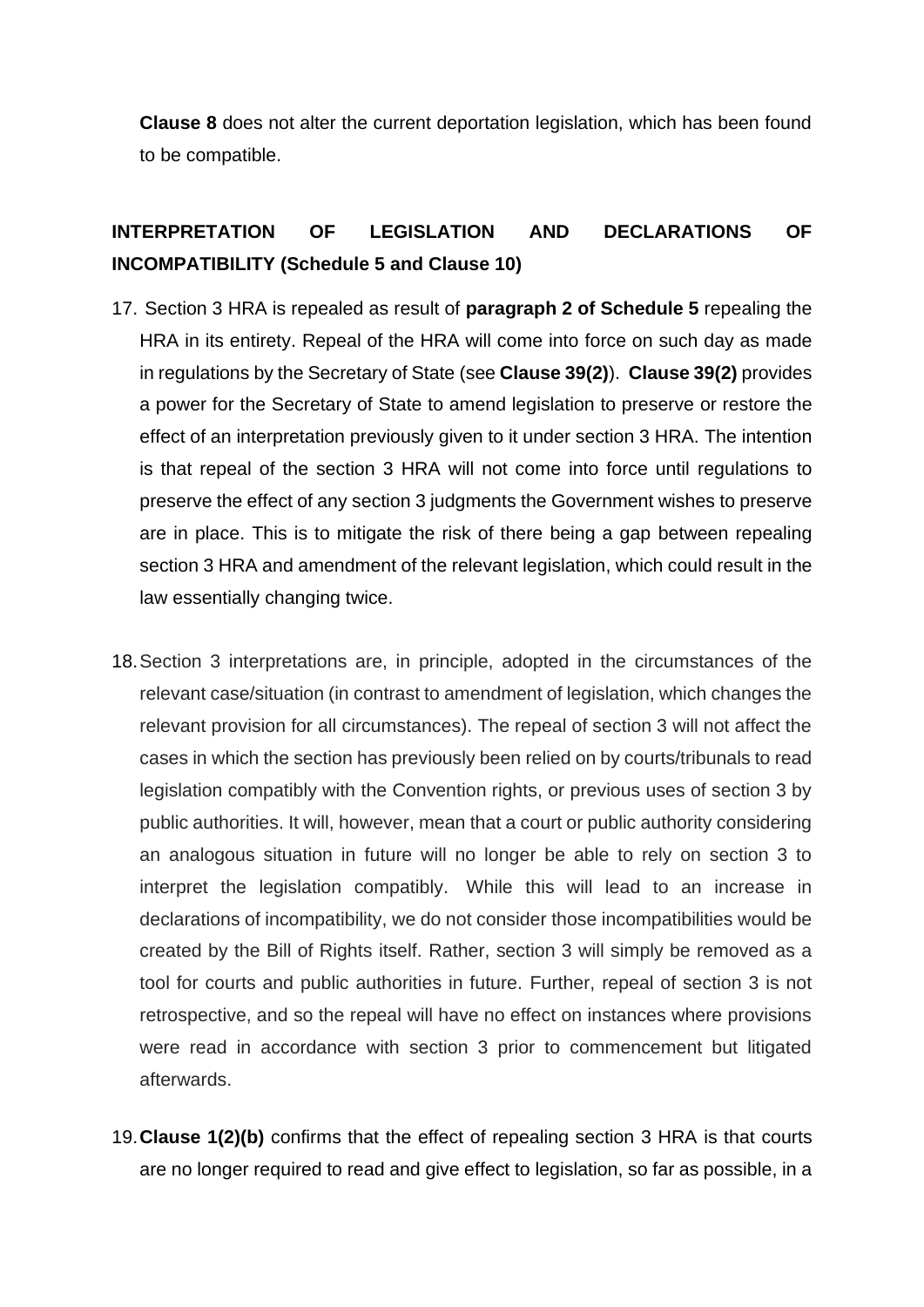way which is compatible with Convention rights. Courts will use orthodox principles of construction to interpret legislation, as well as interpreting Convention rights in accordance with **Clause 3**.

20.The repeal of section 3 HRA will remove the requirement for the Court to read and give effect to legislation so far as possible compatibly with Convention rights. **Clause 10** will also permit declarations of incompatibility to be made in respect of any subordinate legislation, whereas at present they are only available where subordinate legislation is incompatible because the primary legislation compels that incompatibility (alongside any other appropriate remedial options). It is the Department's view that there is no requirement to provide a particular remedy under Article 13 and that a declaration of incompatibility is capable of initiating steps to consider the incompatibility and remove it.

#### **PROCEEDINGS**

- 21.**Clause 14** provides that the Bill of Rights does not confer a right to bring proceedings, or rely on a Convention right, in relation to an alleged breach of Convention rights in the context of military operation overseas. But **clause 14** will not prevent any person from relying on a Convention right in any criminal proceedings.
- 22.By removing extraterritorial application in such cases, **Clause 14** would at present lead to situations where the United Kingdom did not provide an effective remedy in circumstances required by Article 13 ECHR, or as part of one of the substantive rights such as Articles 2, 3 and 5. In order to maintain compatibility with the ECHR, the intention is therefore to introduce alternative remedies to cover such circumstances before this provision is commenced. This is expressly required by the Bill itself, as **Clause 39(3)** provides that **Clause 14** may be commenced only if the Secretary of State is satisfied that doing so is consistent with the United Kingdom's obligations the Convention (rather than the Convention rights, so covering Article 13 as well). We therefore consider **clause 14** (read with clause 39(3)) to be compatible with the Convention rights.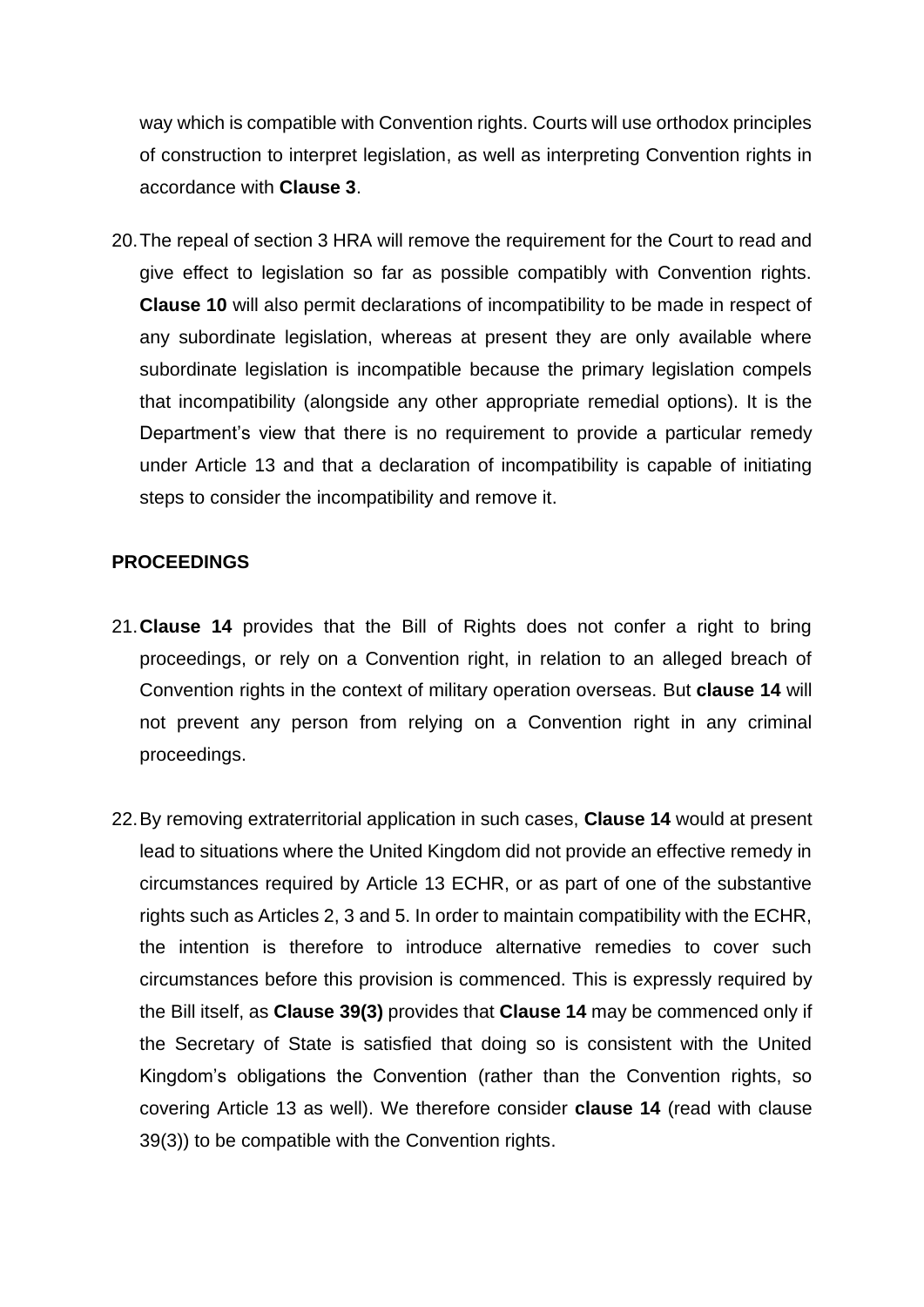- 23.**Clauses 15 -16** require claimants bringing proceedings against a public authority under the Act to obtain the Court's permission to bring the human rights aspect of their claim. This permission stage will apply to all proceedings other than judicial review in England and Wales, Scotland, and Northern Ireland. It will only apply to judicial review claims issued in England and Wales. The judicial review procedure in Scotland and Northern Ireland will remain unchanged.
- 24.In order to grant permission, the court must satisfy itself of two criteria. The first criterion is that the person is, or would be, a victim of the act of a public authority; and the second criterion is that the claimant has demonstrated that they have suffered a significant disadvantage in relation to the act, or proposed act. If the claimant cannot demonstrate a significant disadvantage they will only be granted permission if the court considers it is appropriate to do so for reasons of wholly exceptional public interest.
- 25.Article 13 is engaged by **clauses 15 – 16**. The threshold set by **clauses 15 -16** is modelled on the ECtHR's own admissibility criteria, which provide the route by which arguable breaches of the ECHR rights by States may be assessed by the ECtHR. Previously, the requirement to declare inadmissible any application in which "the applicant has not suffered a significant disadvantage, unless respect for human rights as defined in the Convention and the Protocols thereto requires an examination of the application on the merits" was subject to a caveat preventing the ECtHR from ruling inadmissible a case in which the applicant had not suffered a significant disadvantage where there had been no consideration by a domestic tribunal. Protocol 14 to the ECHR removed the caveat, such that now there is no requirement, in order for an application involving insignificant harm to be declared inadmissible, that a domestic tribunal should first have opined. This was stated to be in order "to give greater effect to the maxim de minimis non curat praetor". An alleged breach causing no significant disadvantage (unless respect for human rights requires examination of the application on the merits) does not, under the Convention, require an effective remedy; and the provision is thus considered to be compatible.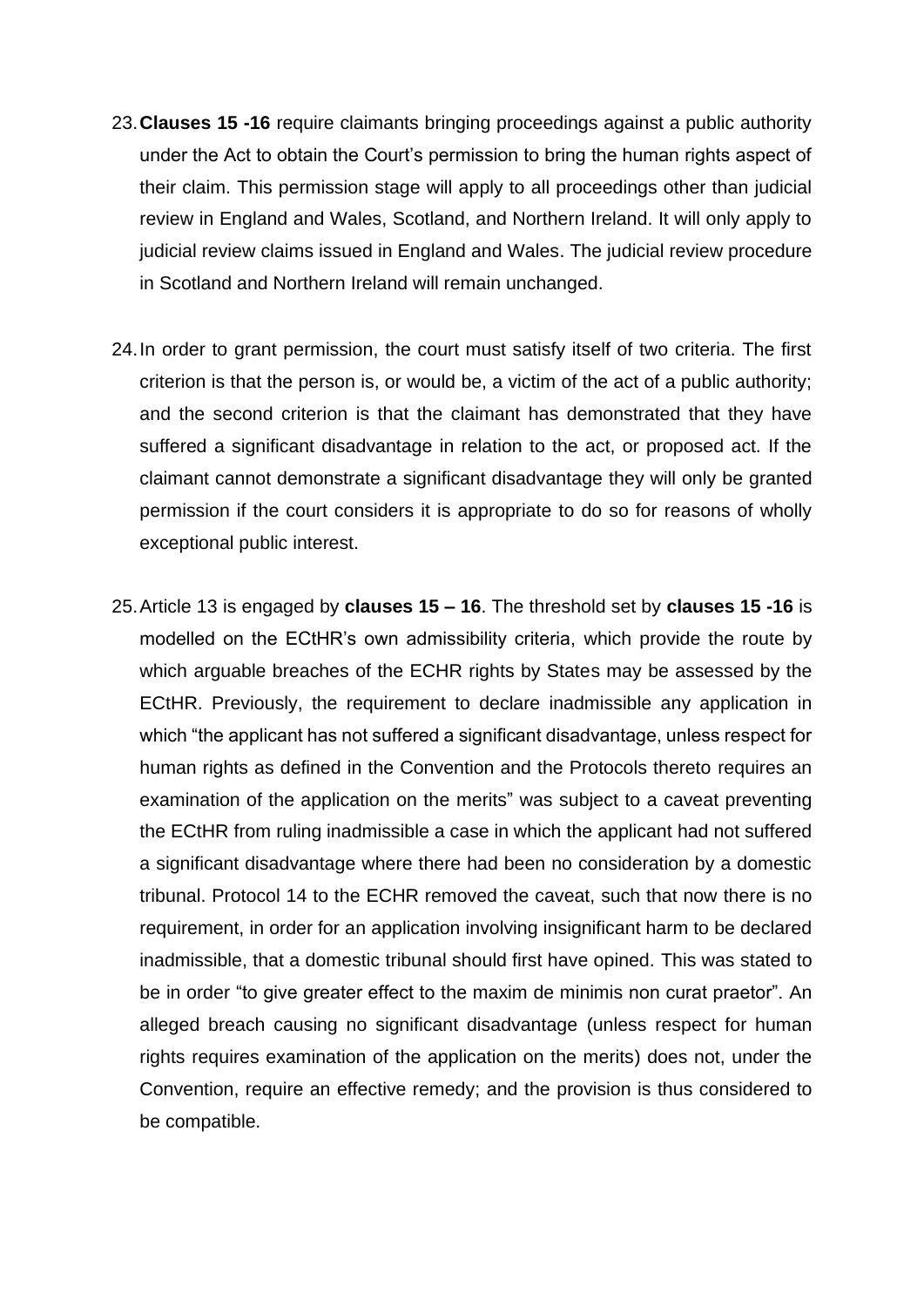- 26.Under **Clause 17** it will continue to be the case (as under section 8(1) of the HRA) where an act of a public authority is found to be unlawful, the court may grant such remedy as it considers just and appropriate.
- 27.Under **Clause 18** it will continue to be the case (as under section 8(3) of the HRA) that no award of damages is to be made unless, taking account of all the circumstances of the case - including any other relief or remedy granted, or order made, in relation to the act in question (by that or any other court), and the consequences of any decision (of that or any other court) in respect of that act the court is satisfied that it is unable to grant a remedy that is just and appropriate without making an award of damages. However, whereas the HRA made reference to general ECtHR principles, the Bill of Rights sets out with greater particularity the approach that courts should take in determining whether to make an award of damages and the quantum of any award.
- 28.**Clause 18** provides that, in determining whether an award of damages and the quantum would be 'just and appropriate', the court must take into account 'all the circumstances of the case', including but not limited to the 'factors' set out in **Clause 18(5)**. These factors fall into two broad categories: those relating to the particular facts of the case (including any other remedies granted, and the conduct of the claimant) and those relating to the impact the decision on damages would have in the future (including the impact on the public authority's ability to carry out its functions). The listed factors are: any conduct of the person that the court considers relevant; anything done by the public authority to avoid acting incompatibly with the right in question; how serious the effects of the unlawful act are; any other remedy granted or decision made in respect of the same unlawful act; and the impact an award of damages would have on the provision of public services, including future awards in similar cases.
- 29.**Clause 18** is considered to be compatible. **Clause 18** does not preclude the court from making an award in line with the ECtHR damages case law. Further, the case law reveals that the ECtHR takes a highly fact-specific approach to considering what damages should be awarded.